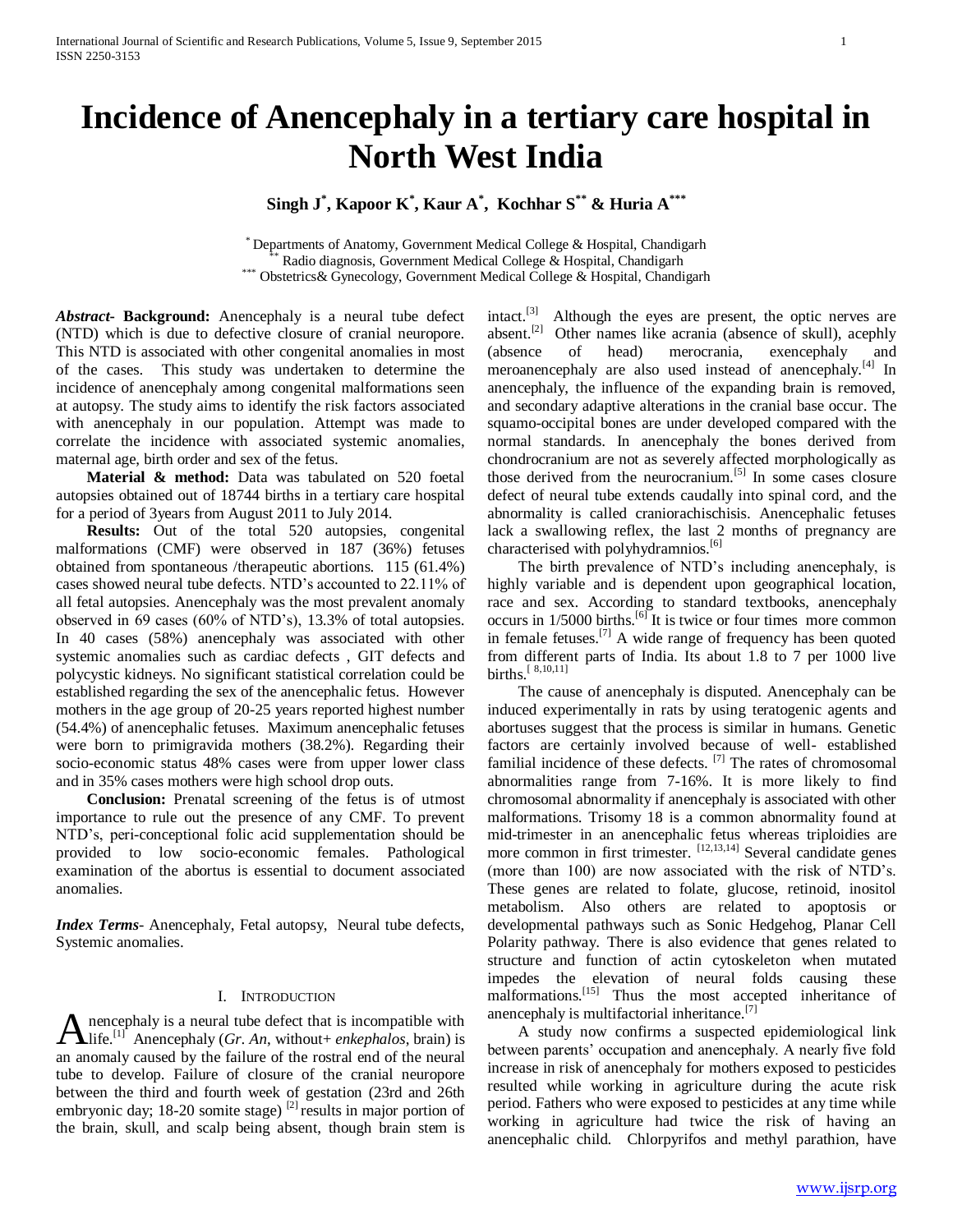also been previously linked with possible reproductive ill effects.<sup>[16]</sup>

 Recurrence rate after one affected pregnancy is two to three percent for any open neural tube defect. Rare families have reported with X-linked inheritance. Women taking certain medications for epilepsy like valproic acid ,folic acid antagonists (such as methotrexate), women with insulin-dependent- diabetesmellitus, hyperthermia and folic acid deficiency are associated with increase risk of NTDs. Radiation ,infectious agents like CMV, rubella, toxoplasma gondii, certain drugs like aminopterin and maternal alcohol abuse especially are known teratogens causing anencephaly.[7] Hibbard and Smithells (1965), were first to suggest a possible link between folate deficiency and NTD's.<sup>[17]</sup> The birth prevalence of NTDs in the United States has decreased by approximately 25%, to 1/1500 births after fortification of flour with folic acid was instituted in  $1998$ .<sup>[2]</sup> Advanced maternal age is a stronger risk factor for spina -bifida than for anencephaly.<sup>[18]</sup>

 Anencephaly can be diagnosed by ultrasound examination (USG), MRI, fetoscopy and radiography as extensive parts of brain and calvaria are absent.<sup>[7]</sup> This anomaly can be diagnosed by 11-12 weeks of pregnancy( by application of alpha protein screening). A study conducted in India, during the antenatal period detected 27 (1.55%) cases of anomalies whereas only 8.48% anomalies were diagnosed by USG.<sup>[19]</sup> Pathological examination of the abortus is essential, as in most of the cases anencephaly is associated with systemic anomalies.<sup>[5]</sup>

#### II. MATERIAL AND METHODS

 This study was conducted on 18744 births in a tertiary care centre for a period of 3years from August 2011 to July 2014. 520 fetal autopsies were performed in this institute in the department of anatomy during this period. These cases originated from spontaneous or therapeutic abortions received from the obstetrics and gynaecological department of the institute. Prior to autopsy, prenatal investigations such as ultra sound and radiographs were procured and a brief maternal and family history regarding socioeconomic status, maternal education level & addiction of father to alcohol and tobacco was noted. The updated Kuppuswamy's socioeconomic scale for  $2012^{[20]}$  was used to asses the family and education status. Consent for autopsy was taken from parents /relatives on a Performa prepared in accordance with guidelines provided by the ethics committee which conforms to the provisions of the Declaration of Helsinki in 1995. Autopsies were performed as per guidelines provided by fetal autopsy protocol (Siebert and Kapur, 2001 ; WHO,  $2007$ ).<sup>[21]</sup> The autopsies included reading of the clinical findings, external examination, photography and internal examination. All the observations were recorded paying more attention to associated systemic anomalies. Others parameters registered were Gestational age (supplied by the clinical records), sex of fetus, incidence, frequency in relation to parity, maternal age and isolated or as a part of syndrome. The statistical analysis was performed by using frequency and percentage.

#### III. RESULTS

 Fig. 1 shows the profile of all autopsy cases. 60% fetuses were the result of spontaneous abortions while rest of the fetuses were clinically aborted after manifestation of CMF. 187(36%) fetuses were found to be congenitally malformed; out of these neural tube defects were present in 115(61.4%) fetuses. The overall percentage of NTD was 22.1% in 520 autopsies. The most prevalent NTD was anencephaly observed in 69 (60%) fetuses. The overall percentage of anencephaly was 13.3% in 520 autopsied fetuses.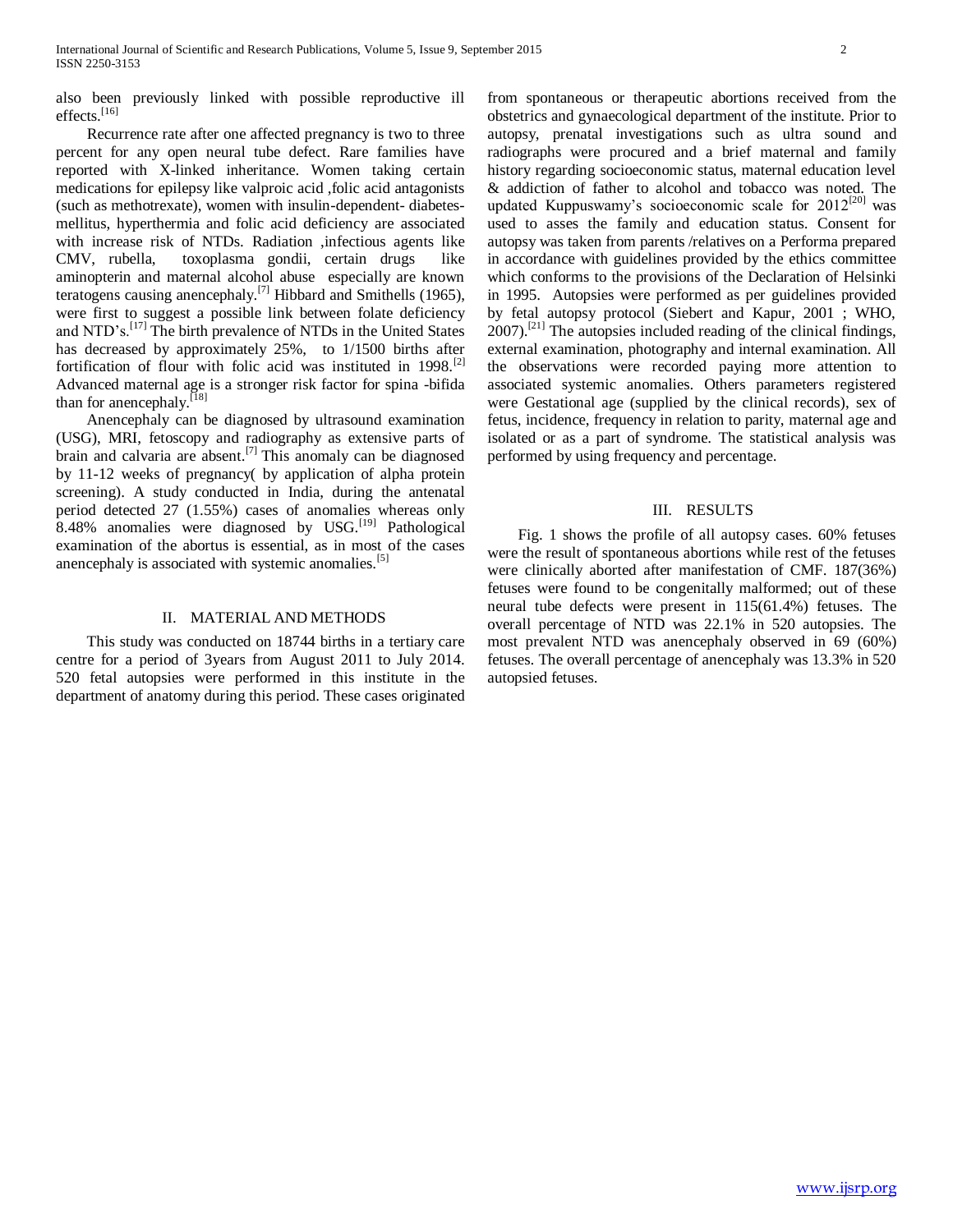

**Figure1: .Profile of all autopsy cases.**

 On a larger scale; when total numbers of hospital births were calculated (table 1) the incidence of anencephaly turned out to be 0.4%.

The incidence of anencephaly was correlated with various maternal and other factors.

| Year              | of<br>Total<br>no.<br>births | of<br>No.<br>fetal<br>autopsies | <b>Total CMF</b> | Total<br>NTD'S | Anencephalic<br>births |
|-------------------|------------------------------|---------------------------------|------------------|----------------|------------------------|
| 2011<br>(Aug-Dec) | 2386                         | 54                              | 25               |                |                        |
| 2012              | 5728                         | 179                             | 77               | 45             | 23                     |
| 2013              | 6200                         | 198                             | 50               | 32             | 25                     |
| 2014              | 4430                         | 88                              | 35               | 26             | 16                     |
| Total             | 18744                        | 520(2.77%)                      | 187(1%)          | $115(0.6\%)$   | $69(0.4\%)$            |

**Table 1: Annual Incidence of anencephalic births in hospital**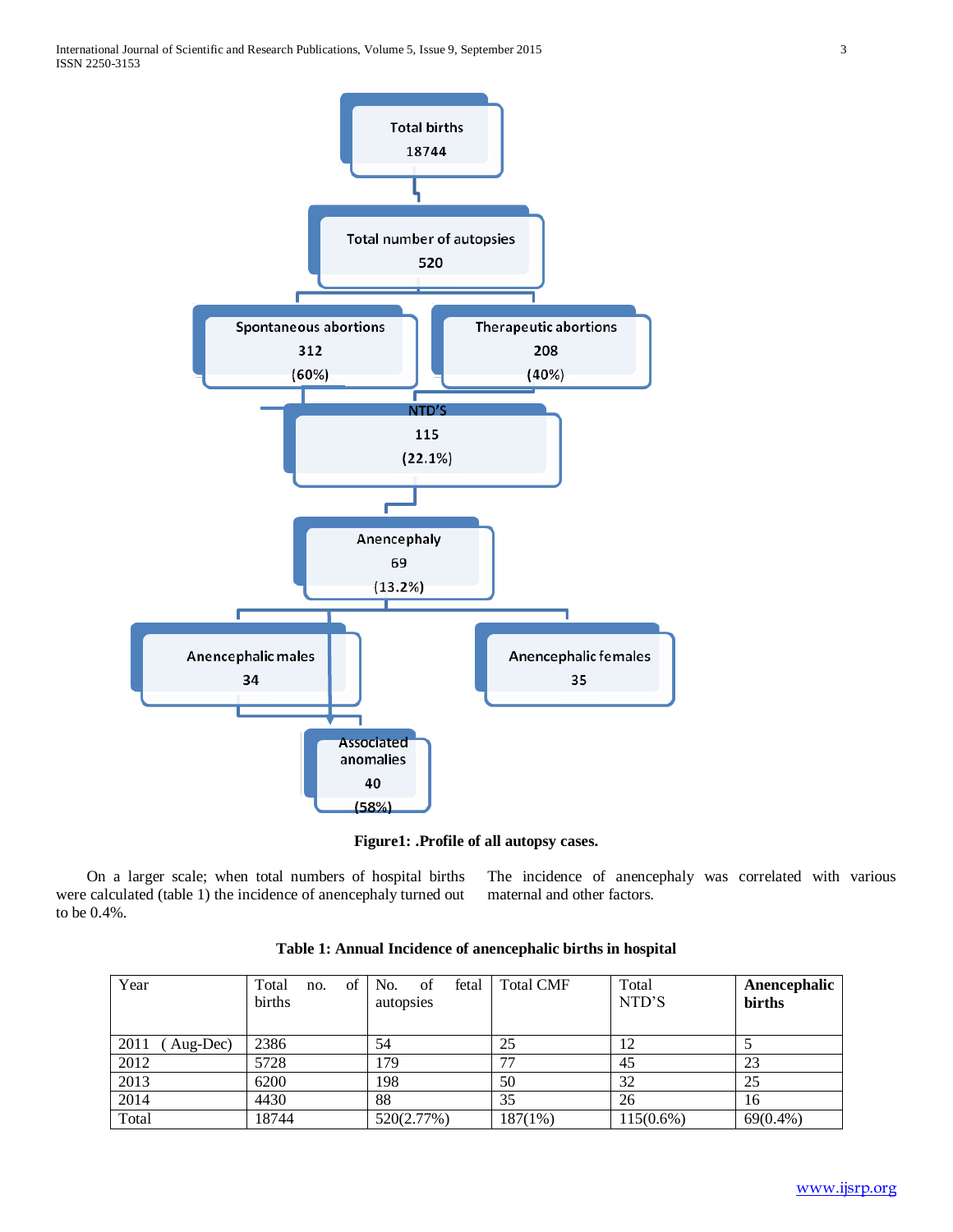**a) Maternal Age**: minimum age of mother observed was 19 years and maximum was 35years. The maternal age for 54.4% fetuses was between 20-25 years followed by 35% in 26-30 years (Table 2)

| Maternal age | NO. Of cases |
|--------------|--------------|
| $<$ 20 yrs   | $1(1.4\%)$   |
| $20-25$ yrs  | 37(54.4%)    |
| 26-30yrs     | 24(35.2%)    |
| $31-35$ yrs  | $6(8.8\%)$   |
| $>35$ yrs    | zero         |

**Table 2: Frequency of anencephaly in relation to maternal age**

**b) Parity**: Out of 68 mothers 26 were primigravida (38.2%), Twenty were gravida 2 (29.4%), sixteen were gravida 3(23.5%) and four cases were gravida 4(5.8 %), one was gravida 5(1.4%) and one was gravida 6(1.4%).

.

As seen in Fig.2, anencephaly was more prevalent in primigravida (37.6%), the incidence decreased with the increase in parity.



**Figure 2: Frequency of anencephaly in relation to parity**

- **c) Sex**: No sexual preponderance was noticed. Out of 69 fetuses, 34 were males(49.2%), 35 were females(50.7%)and none of the fetuses had ambiguous genitalia
- **d) Gestational age**: Gestational age ranged from 12 to 29 weeks with mean of 19 weeks.

 Spontaneous abortions were seen in 10 cases of anencephaly with minimum gestational age of 19 weeks and maximum of  $26^{6}$ weeks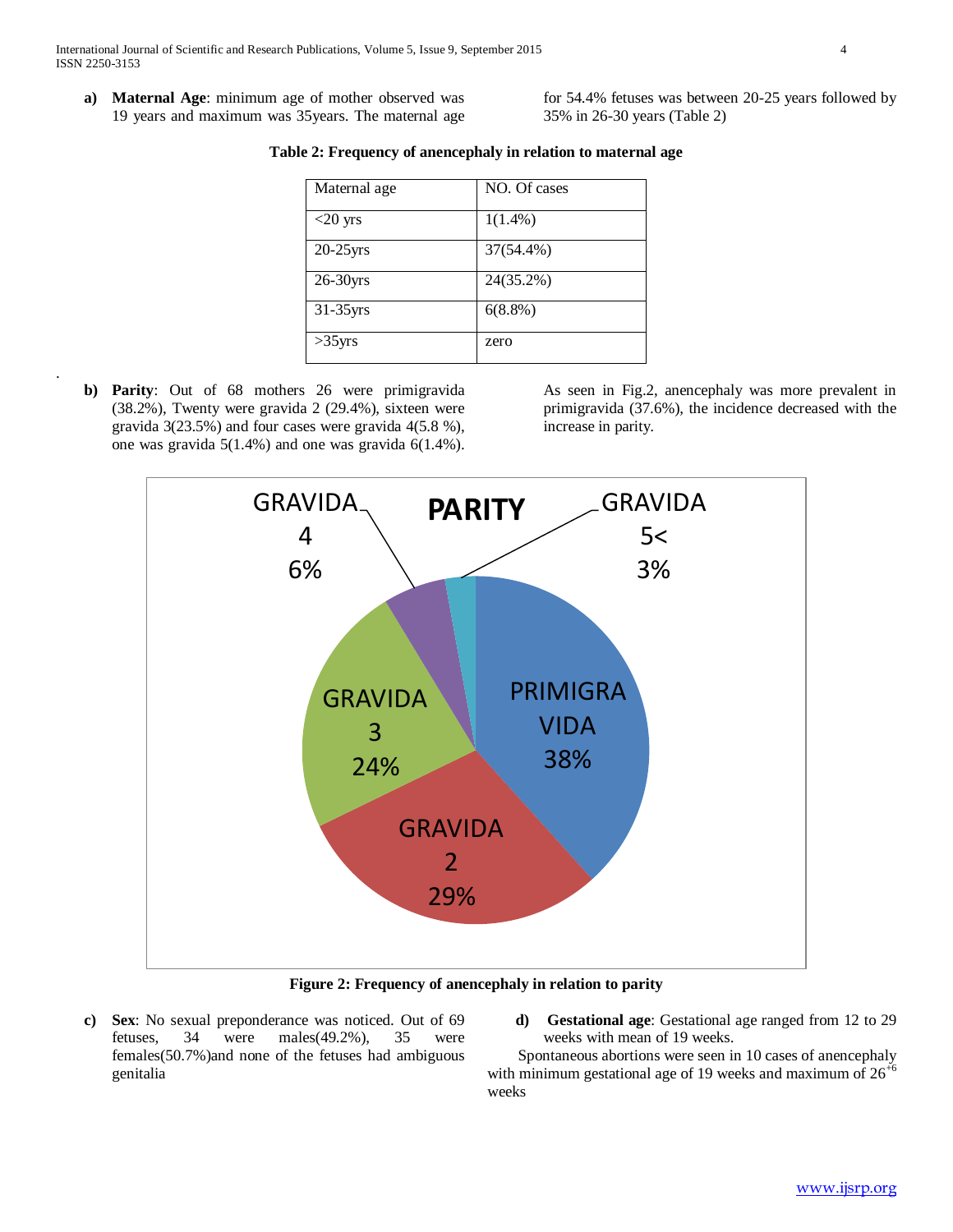| Gestational age | Total No. (%) |
|-----------------|---------------|
| $11-15$ wks     | $11(15.9\%)$  |
| 16-20 wks       | $46(66.6\%)$  |
| $21-25$ wks     | 9(13%)        |
| 26-30 wks       | $3(4.3\%)$    |

**Table 3: Frequency of anencephaly in relation to Gestational age**

 The manifestation of anencephaly was maximum (66.6%) in the 16-20 weeks of gestation. In very few cases (4.3%), the anencephaly becomes symptomatic after 6 months of intrauterine life.

 The recent National Family Health Survey (NFHS-3) revealed that about 44% of pregnant women sought antenatal care after 16 weeks of gestation as observed in our study also. Most of the mothers were from rural area and they were agricultural labours. The cases were diagnosed at the time of ultrasound examination during their visit to our hospital and they were advised medical termination of pregnancy

 **Associated anomalies**: Anencephaly is not the only malformation present in a fetus, which was proved by the fact that 58% anencephalic fetuses also had some other systemic anomaly (Table 4) 36.23% anencephalic fetuses exhibited other neural tube disorders including rachischisis, meningomyelocoele and encephalocoele. In all anencephalic cases the fetus presented a toad face with protruding eyes, flattened nasal bridge, a very short neck and absence of cerebral hemispheres and skull. (Fig 6) Other Central nervous system **(CNS)** anomalies observed in association were cranio-spinalrachischisis in twenty cases (Fig 4) out of which in five cases it extended to the lumbar region &in three cases to whole of the vertebral column thereby exposing the spinal cord (Fig 5). Spina bifida was observed in four anencephalic fetuses. One case of anencephaly had a meningomyelocoele in thoracic region and another with encephalocoele of occipital region.

 In nine fetuses (11.5%), anencephaly was associated with dysmorphic facial features, including cleft lip in two cases. One fetus presented with micrognathia, webbed neck, bilobed right lung, absent scortum with inverted foot and a dysmorphic pinna. Low set ears were observed in five cases  $\&$  in one anencephalic fetus a single nostril was seen. (Fig 6).

 In 17.3% anencephalic fetuses respiratory anomalies were also present as hypoplasia of lung (bilateral-2, unilateral -2). In

one case no fissure was present in both right and left lungs. Bilobed right lung was present in eight cases.

 Anencephalic fetuses also exhibited cardiovascular anomalies (CVS) in 13.4% cases, GIT anomalies in 18.8%, urogenital defects in 18.8%, and skeletal anomalies in 10% fetuses.

 The CVS anomalies were presence of single umbilical artery in six cases. Dextrocardia as a part of situs inverses was observed in one case (Fig 7) and non development of diaphragm in another case (Fig 8). Position of heart chambers were reversed in one case.

 The GIT anomalies observed were diaphragmatic hernias in five cases. In one fetus it was combined with ascites and ectopic position of appendix. In another case the ascending colon along with transverse colon pushed into midline and a diaphragmatic hernia was present. Sub hepatic appendix was observed in three anencephalic fetuses reflecting delay in development of other systems.

 Malrotation of gut was spotted in four anencephalic fetuses. Anencephaly along with omphalocoele was observed in two cases, out of which in one case the ascending colon was present in the left hypogastric region. Another case showing imperforate anus with common opening of ureter and anus was spotted.

 The skeletal anomalies were observed in 10% of anencephalic fetuses. Polydactyly was present in (bilateral -2 ,unilateral-1) three fetuses, in one case associated skeletal anomalies were cleft palate with cleft lip. Other skeletal anomalies were in the form of scoliosis and fusion of lower limbs (Fig 9).

 Genito- urinary abnormalities were present in 18.8% of anencephalic fetuses. Bladder with dilated left ureter was detected as a part of Prune Belly syndrome. Unilateral absence of kidney was noted in one case and horse shoe kidney in another. Two anencephalic fetuses had both their ureters dilated .Bilateral polycystic kidneys were present in three cases.

| <b>SYSTEM</b> | Associated anomalies (No. of cases)                                                                                    |
|---------------|------------------------------------------------------------------------------------------------------------------------|
| C.N.S         | cranio-spinal rachischisis $(20)$ , Spina bifida $(4)$ , meningomylocoele $(1)$                                        |
| Head and Neck | cleft lip $(2)$ , Micrognathia with webbed neck, dysmorphic pinna $(1)$ , low set ears $(5)$ ,<br>single nostril $(1)$ |
| Respiratory   | B/L Hypoplastic lungs (2), right lung hypoplasia (8), Bilobed right lung (2)                                           |

**Table 4: Systemic anomalies associated with anencephaly**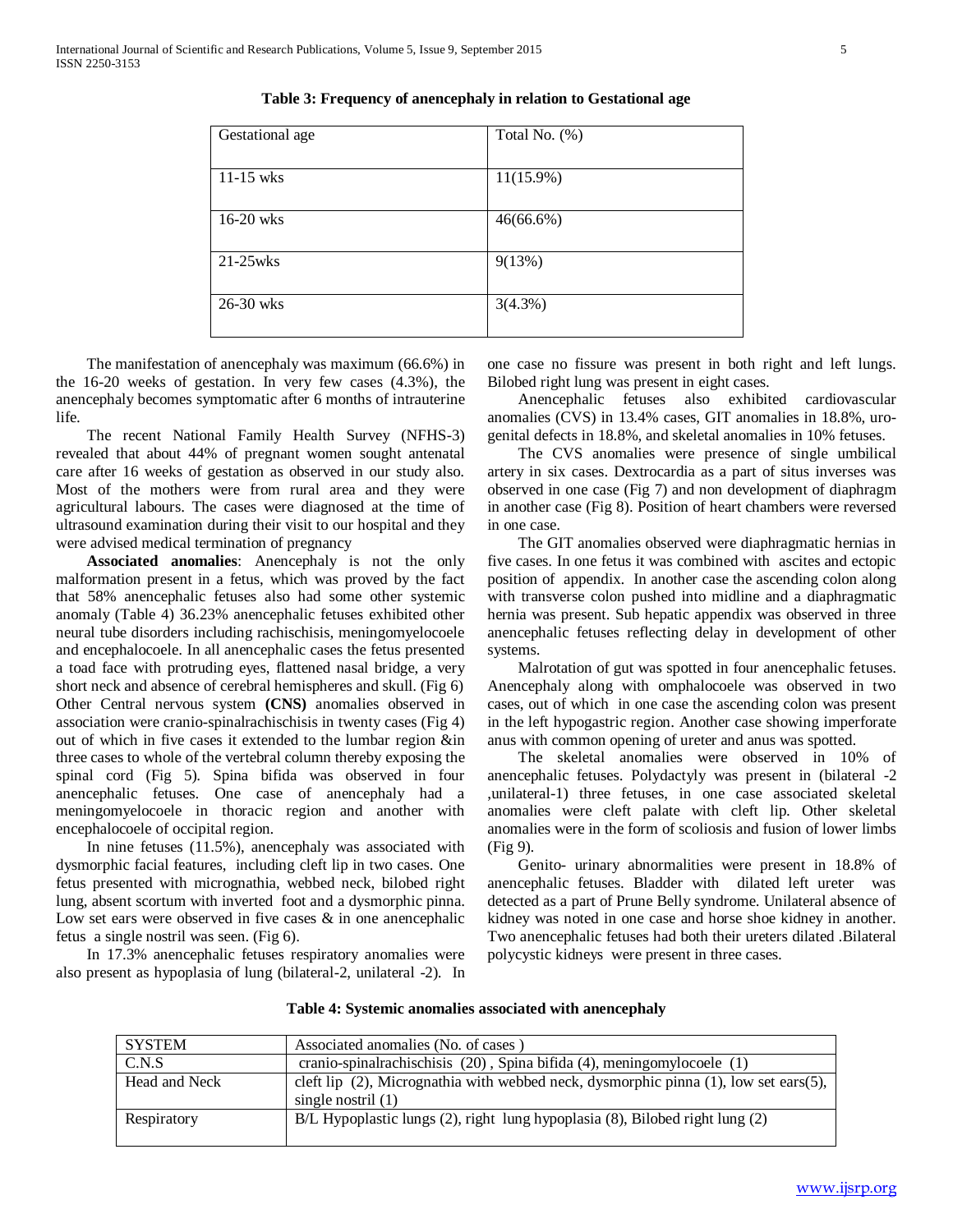| Cardiovascular  | single umbilical artery $(6)$ , dextrocardia $(2)$ , reversal of heart chambers $(1)$                                                                                  |
|-----------------|------------------------------------------------------------------------------------------------------------------------------------------------------------------------|
| GIT             | Diaphragmatic hernia (4), malrotation of gut (4), Omphalocele (2), Imperforate anus<br>(1), sigmoid colon opening in ureter (1), common opening of ureter $\&$ anus(1) |
| Skeletal        | club foot(3), bilateral polydactyly (2), fused lower limbs (1), scoliosis (1), Simian                                                                                  |
|                 | crease $(2)$                                                                                                                                                           |
| Genitor-urinary | Absent scortum $(1)$ , unilateral kidney $(1)$ , horse shoe kidney $(1)$ , dilated ureters                                                                             |
|                 | (bilateral-2, unilateral-1), B/L polycystic kidneys (3)                                                                                                                |

 In two instances Anencephaly was part of a well defined syndrome such as Meckel Gruber syndrome and OEIS complex. Two cases of Meckel Gruber syndrome (Polycystic kidneys, polydactyly, liver fibrosis hypoplastic lungs) were discovered. OEIS complex (Omphalocele, cloacal exstrophy, imperforate anus, spinal defects was spotted in one fetus.

#### **Social factors**

 The families were divided into five socioeconomic stratas according to Kuppuswamy's socioeconomic status scale  $(2012).$ <sup>[20]</sup> .Almost half of the families (48%) were grouped in the upper lower status followed by lower middle in 17.3% instances.

# **Table 5: Frequency of Anencephaly in relation to the socioeconomic status and the mother's education status (Kuppuswamy 's socio-economic status scale)[20]**

| <b>Status</b>           | No of cases $(\% )$ | <b>Mothers Education</b> | No. of cases $(\% )$ |
|-------------------------|---------------------|--------------------------|----------------------|
| Lower $<$ 5             | 9(13%)              | Illiterate               | $12(17.4\%)$         |
| Upper lower<br>$(5-10)$ | 34 (49.2%)          | Primary                  | $16(23.2\%)$         |
| Lower middle $(11-15)$  | 12(17.3%)           | Middle                   | $5(7.2\%)$           |
| Upper middle $(16-25)$  | 11 (15.9%)          | High                     | 24(34.8%)            |
| Upper $(26-29)$         | $3(4.3\%)$          | Graduate & above         | $12(17.4\%)$         |

#### **Mother's education status**:-

 Mother's education and thereby awareness did not prove to be deciding factor as in 35% anencephalic fetuses, mothers were educated upto high school.

 **Family History** revealed that out of 69, 10 cases reported previous unhealthy pregnancy. In three cases, parents reported aborting previous anencephalic fetus. Recurrence rate after one affected pregnancy is 2-3% for any open neural tube defect.

#### **Substance abuses**

 In the matter of substance abuse, none of the mothers confirmed the intake of alcohol or any tobacco product. Whereas 22(31.8%) fathers admitted intake of alcohol while 17(24.6%) fathers were addicted to tobacco products in form of ghutkas, bidis and cigarettes.

#### **Discussion**

 NTDs are considered to be polygenic, multifactorial condition wherein many genes, nutrients, environmental factors including infections, drugs and maternal disease like diabetes individually or in combination play a role.<sup>[7]</sup> The maternal risk factors that are associated with anencephaly are illiteracy, increasing gravidity, history of previous miscarriages, positive history of birth defects, high or low age of mothers during pregnancy. [1,5,22] Other factors include increased stress, women employed in industry or agriculture, <sup>[16]</sup> low socioeconomic status and maternal antipyretic consumption,<sup>[4]</sup> and consanguineous marriages.<sup>[1,8]</sup>

 This study provides detailed information on the incidence of NTD's, anencephaly with its associated anomalies in the northwest population of India. In the present study frequency of neural tube defect was 6.1/1000 live births in the period 2011- 2014 comparable to previous study of Mahadeven et al (5.7/1000

births)<sup>[8]</sup> in South India . A wide range of frequency has been quoted from different parts of India and it was 3.9/1000 in Lucknow,7/1000 in East Delhi<sup>[10]</sup> and 11.4/1000 births in Davangere; Karnataka.<sup>[8]</sup>

Study by Golalipour et al ,  $2010^{[1]}$  reported that NTD's accounted for 21.7% of all notified congenital birth defects,with an incidence of  $28/10000$  live births in northern Iran.<sup>[1]</sup>

 Some studies (Chinara & Singh,1982; Kara basi et al,2009; Dutta et al,2010) have reported the incidence of GIT and genitourinary defects to be the highest of all the CMF .[25] The present study confirms the existing view that neural tube defects are most prevalent congenital malformations as compared to defects in other systems i.e (61%) of all the CMF. This observation is in agreement with the other two fetal studies of the same region (Mohan et al;2004 and Sankar,et al, 2006, Kapoor et al;2013)<sup>[25]</sup>.

 **Anencephaly** is the most prevalent neural tube defect observed in western and some Indian studies.<sup>[1,8,11,17</sup> Study in South India reported a frequency of 1.8/1000 in Pondicherry as compared to  $3/1000$  in Delhi.<sup>[8,10,]</sup> Outside India, the incidence of anencephaly was observed as 1.2/ 1000 in Iran, 1.04/ 1000 in China,  $0.54/1000$  in Singapore, and  $5.9/1000$  in Dublin.<sup>[1]</sup> The present study reports the incidence as 3.68/1000 births which is comparable to the eastern countries. The prevalence of anencephaly is higher in India. The cause of this discrepancy can be attributed to maternal malnutrition, low education and lack of social awareness.

 The association between anencephaly and maternal age is disputable. While some authors are of the opinion that risk of anencephaly increases with advancing age, other studies advocate that it is more prevalent in younger women. The present observations corroborate with the later; i.e 54.4% anencephalic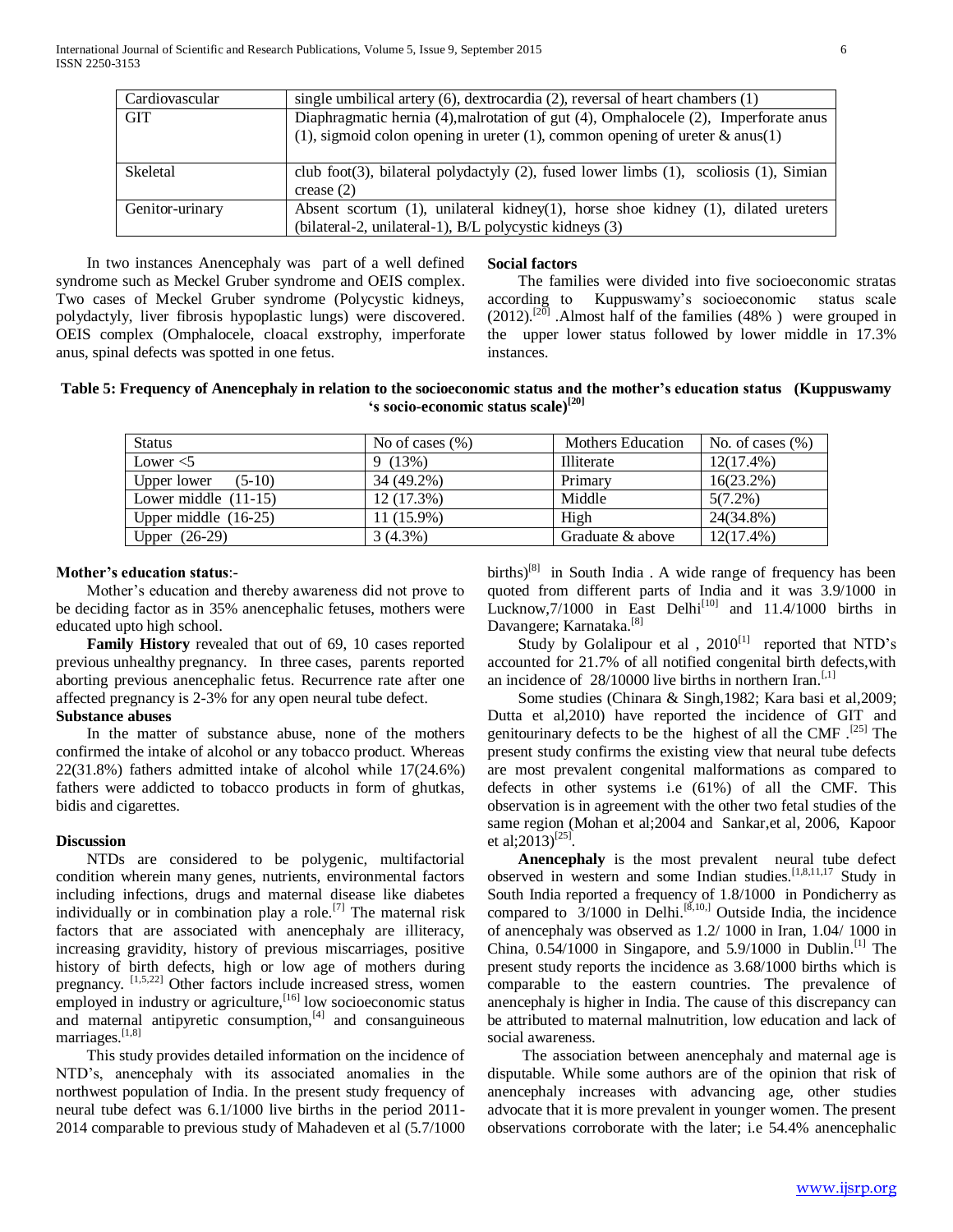babies were born to mothers between 20-25 years. Commonest child bearing age of women in India is 20- 28 year. $[4]$  Mean age of the mother observed in our study was 26.9 years (range from 19-35 years). Our findings are consistent with published literature.<sup>[4,5]</sup> In contrast, (Caffey & Jessop , 1957; Golalipour etal,2010) observed the prevalence of anencephaly to be more in women over30 and above 35 years respectively.

 The association between anencephaly and birth order has been described as U-shaped by Elwood et.al ,1978 , in contrast no association of parity with the aetiology and outcome in neural tube defects have been shown by Paduranga et al; $2012^{[4]}$ According to other studies anencephaly was common in primigravida.<sup>[8,17]</sup> Similarily in our study anencephaly was more prevalent in primigravida (37.6%), and the incidence decreased with parity in contrast to the study by Paduranga et al;2012.

 The present analysis showed equal preponderance of anencephaly in both the sexes with 34 males and 35 females. On

the contrary some authors have noted female preponderance in the occurrence of anencephaly. $[4,5,22]$ 

 The occurrence of anencephaly could be genetic as is suggested by the presence of associated anomalies. Nielson et al;  $2006^{[23]}$  have mentioned the chromosomal abnormalities in 16% of anencephalic cases.[23] The associated anomaly could be some other neural tube defect, or systemic anomaly. Table 7 shows the system wise occurrence of associated anomaly in comparison to available literature.

 The most prevalent associated anomaly was neural tube disorders (13%) including rachischisis, spina bifida and meningomyelocoele. This observation is in concurrence with other authors.[5.23] The other associated anomalies include hypoplasia of lungs(5.8%), single umbilical artery(8.7%), diaphragmatic hernia(5.8), malrotation of gut(5.8%),and musculoskeletal defects(11.5%). The present findings are consistent with literature( Table 6).

| System                           | Tan et al<br>$(1984)^{[17]}$ | Vare et al<br>$(1971)^{[11]}$ | Nielson<br>et<br>al $(2006)^{[23]}$ | Golali pour et<br>al $(2010)^{[1]}$ | Panduranga et<br>al $(2012)^{[4]}$ | Eslavath et<br>al $(2013)^{[5]}$ | Present<br>study $(2015)$  |
|----------------------------------|------------------------------|-------------------------------|-------------------------------------|-------------------------------------|------------------------------------|----------------------------------|----------------------------|
| Total incidence of<br><b>CMF</b> | 9.4                          | $\blacksquare$                | $\overline{43}$                     | 42.9                                | $\overline{73}$                    | 77.7                             | 58                         |
| Head & neck                      | No                           | 7.5                           | 14                                  | 3.5                                 | 2.5                                | 11.1                             | 13                         |
| <b>Respiratory System</b>        | 3                            | <b>NAD</b>                    | <b>NAD</b>                          | <b>NAD</b>                          | 2.5                                | <b>NAD</b>                       | 17.3                       |
| <b>CVS</b>                       | 3                            | 7.5                           | 4.75                                | 1.7                                 | 14.5                               | 33.3                             | $\overline{13}$            |
| <b>GIT</b>                       | 29                           | 32                            | <b>NAD</b>                          | 5.3                                 | 14.5                               | 22.2                             | 13                         |
| Renal                            | 3                            | 27                            | 12                                  | 3.5                                 | <b>NAD</b>                         | <b>NAD</b>                       | 11.5                       |
| Musculo-skeletal                 | 20                           | 14.5                          | 16.5                                | 8.9                                 | 14.5                               | 11.1                             | 10.1                       |
| Genital                          | <b>NAD</b>                   | $\overline{5}$                | <b>NAD</b>                          | <b>NAD</b>                          | $\overline{12}$                    | <b>NAD</b>                       | 1.4                        |
| Diaphragmatic<br>hernia          | NAD                          | $\overline{5}$<br>2cases      | 2.3                                 | NAD                                 | $\mathbf{1}$                       | <b>NAD</b>                       | $\overline{5.7}$<br>4cases |

NAD= No anomaly detected

 In USA, the prevalence of anencephaly was highest among Hispanic births, followed by non-Hispanic white births, with the lowest prevalence among non- Hispanic black births. Considering the parental ethnicity, the prevalence of anencephaly was 12, 16, and 7 per 10000 in Fars, Turkman, and Sistani ethnicity in Northern Iran.<sup>[1]</sup> The race specific incidence of anencephaly was 7.6/10000 live births in Malaya population , higher than 5.5/10000 in the Chinese. The difference in races

and ethnicities could possibly suggest role of dietary factors and a genetic disposition.

 In support of dietary deficiency, it was noticed that , there was a decline in anencephaly after starting the fortification program in South Africa, USA, Canada and Iran .<sup>[1]</sup> In Singapore, the decline was from 0.54/1000 in 1993 to 0.32/1000 in  $2002$ <sup>[17]</sup> Significant decline in anencephaly was observed among Hispanic births and non-Hispanic white births after fortification.<sup>[1]</sup>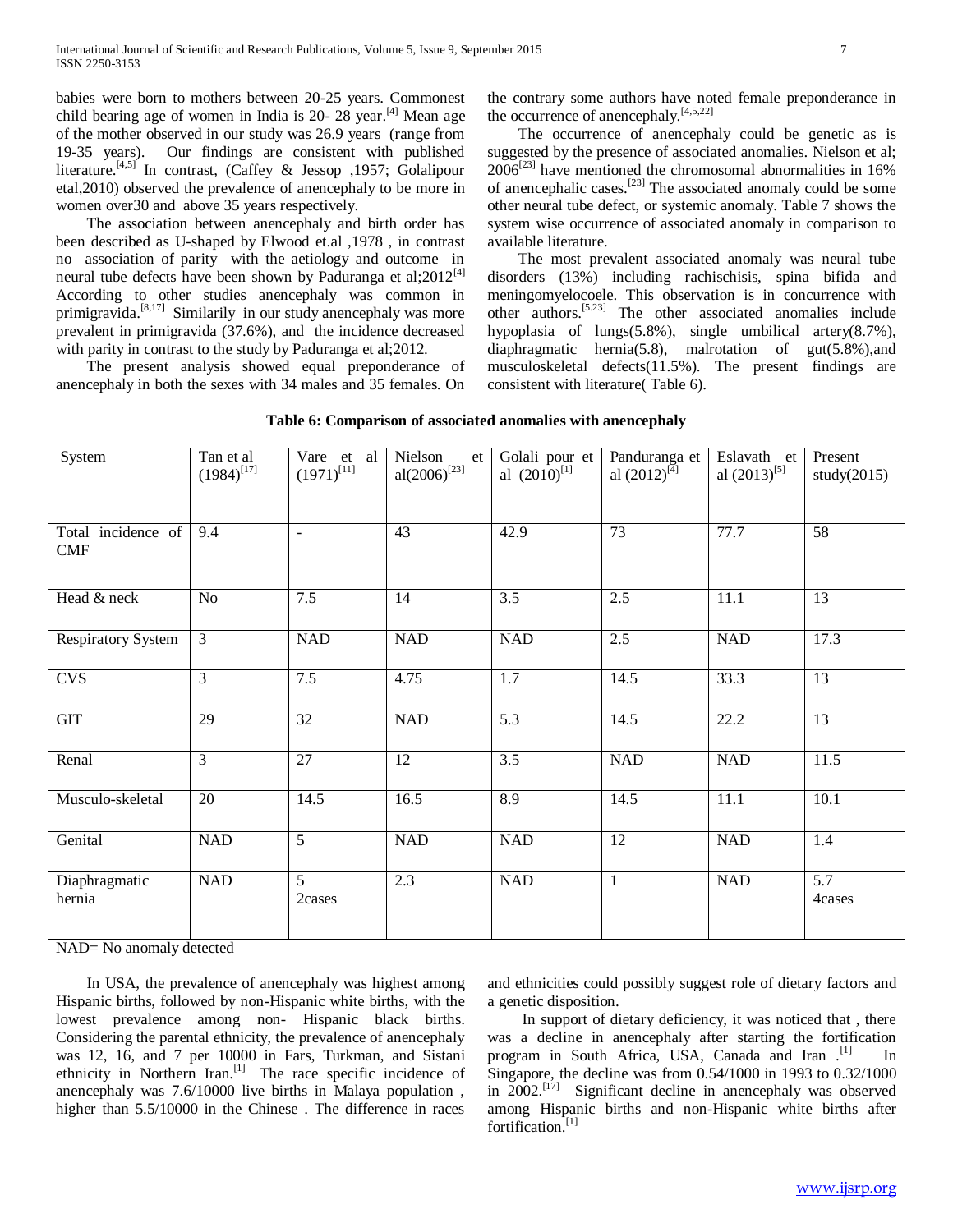Therefore the major thrust of primary prevention of NTDs has been on nutritional supplementation with folic acid apart from controlling the maternal diseases like diabetes and avoiding medications. Role of 0.4 mg of periconceptional folic acid leading to reduction in NTDs was demonstrated by Medical Research Council Vitamin study,[24] and also by Kulkarni *et al*. in India.<sup>[9]</sup> Currently there is no national program for primary prevention of NTD in India. National anemia prevention program provides 0.5 mg of folic acid along with 100mg of elemental iron from third month of pregnancy. The recent National Family Health Survey (NFHS-3)  $^{[26]}$  revealed that about 44% of pregnant women sought antenatal care after 16 weeks of gestation as observed in our study as well. Thus only a small percentage of women receive Periconceptional folic acid supplementation. $[4]$  Fortification of flour in India is not uniform; it varies from state to state with highest percentage in Gujarat. The benefit of fortification of flour still needs to be established in India.

 In the present study also anencephaly was more commonly seen in mothers belonging to low socioeconomic class (62.2 %.) as compared to 4.3% in upper class estimated according to Kuppuswamy's socioeconomic scale 2012. However illiteracy could not be diagnosed as a relevant parameter as anencephaly was present with equal incidence of 17.4% in illiterates and graduates respectively. No association with consanguinity could be noted as consanguineous marriages are not common in India.

Anencephaly can be diagnosed as early as 11-14 weeks of gestation by USG and by measuring the values of serum alpha feto protein level in maternal blood. A high prenatal detection rate (100%) for anencephaly was reported from the Czech republic for anencephaly.<sup>[1]</sup> However in a developing country like India, sensitization is required for pregnant females to get antenatal check-up as soon as possible.

#### **Conclusions**

 Better knowledge of unexpected fetal loss is the promise for better parental counselling and for prevention of recurrences. Understanding and identifying the risk factors associated with anencephaly in our population, allows approaches to avoid them and thereby lower the incidence of anencephaly in our population. Prenatal screening in a tertiary care hospital is of utmost importance to rule out CMF.  $1<sup>st</sup>$  trimester antenatal check up of mothers should be made mandatory. To prevent NTD, dietary supplements should be provided to low socioeconomic pregnant females. Peri-conceptional and 1st trimester folic acid supplementation is of prime importance.. There should be obligatory reporting of all CMF all over the country to assess the incidence accurately. Autopsy is the gold standard to document the incidence, possible causes and associated systemic anomalies.

| Authors                        | Live<br><b>Births</b> | Fetal<br>Autopsy | Incidence<br>Of CMF      | Incidence<br>of NTD                | Incidence<br>of<br>anencephaly     | Mothers age                               | Parity                                         | Sexual<br>difference<br>(M/F) |
|--------------------------------|-----------------------|------------------|--------------------------|------------------------------------|------------------------------------|-------------------------------------------|------------------------------------------------|-------------------------------|
| Eslavath<br>et<br>al<br>(2013) |                       | 103              | 34cases<br>33%           | 17cases<br>of<br>50%<br><b>CMF</b> | 9cases<br>13.8%                    | $20-29$ yrs                               | $P(55.5\%)$<br>G2(33.3%)<br>G3(11%)            | 5:4                           |
| Paduranga et<br>al<br>(2012)   |                       | 41               | $\overline{\phantom{0}}$ | $\overline{\phantom{a}}$           |                                    | 19-28yrs                                  | P(48.5%)<br>G2(10%)<br>G3(31.5%)<br>$G4(10\%)$ | 27:9:A                        |
| Golailipour<br>Et al<br>(2010) | 49534                 |                  | $\blacksquare$           | 2.8/1000                           | 1.2/1000<br>Prevalence<br>12/10000 | 1.31/1000<br>$>35$ yrs<br>Not significant |                                                | 27:29                         |
| Nielsen et al<br>(2006)        |                       | 1984             | $\blacksquare$           | 4.9%                               | 2.1%                               |                                           | $\sim$                                         | 51:46                         |
| Mahadevan<br>et al $(2005)$    | 54738                 |                  |                          | 5.7/1000                           | 1.8/1000                           | 80% in<br>$21-30$ yrs                     | P-40.6%                                        | 0.6:1                         |

**Table 7: Comparison of anencephaly & its various parameters with available literature**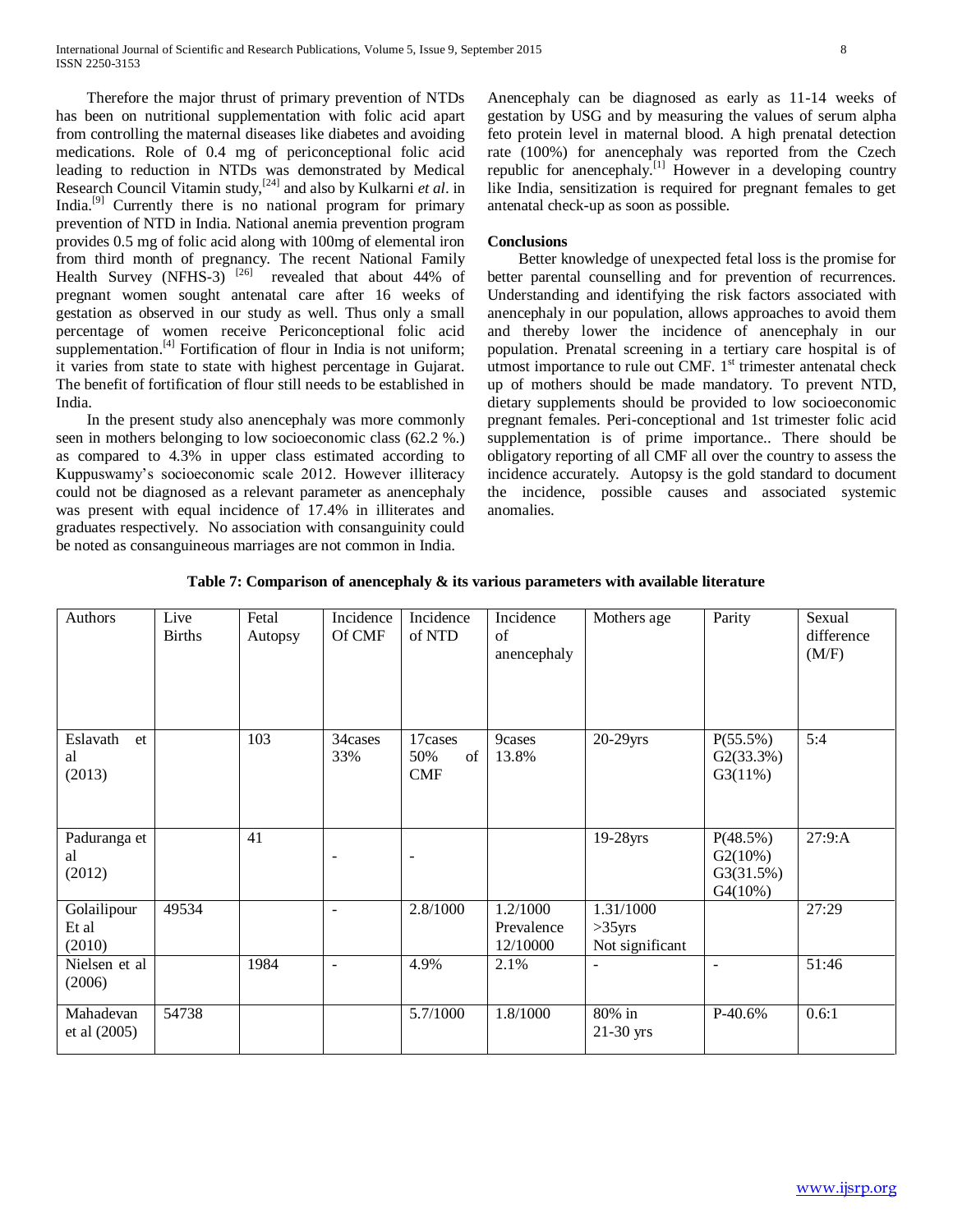| Tan et<br>al<br>(1984) | 171773 |     |                   |                     | 0.54/1000 | $25-29$ yrs | $P(41\%)$<br>G2(24.7%)<br>G3(21.5%)<br>G4<(13%)  | 1.38:1 |
|------------------------|--------|-----|-------------------|---------------------|-----------|-------------|--------------------------------------------------|--------|
| Coffey et al<br>(1957) | 23000  |     |                   |                     | 5.9/1000  | 30-34yrs    | >Primigravi<br>da                                | 1:4.2  |
| Present<br>Study       | 18744  | 520 | 36% of<br>autopsy | 22.1%<br>Of autopsy | 6.1/1000  | $20-25$ yrs | P(37.6%)<br>G2(28.9%)<br>G3(23%)<br>$G4<(8.6\%)$ | 34:35  |

P=Primigravida;,G=Gravida, M=male, F=female, A:=ambigious

#### **REFERENCES**

- [1] Golalipour MJ, Najafi L, Keshtkar AA. Prevalence of Anencephaly in Gorgan, Northern Iran. Arch Iran Med 2010;13:34-7.
- [2] Snell . Richard .S,Lippincott Williams & Wilkis. Clinical neuroanatomy 6TH Edition 2006 p :511
- [3] Moore LK, Persaud TV.Editors. The developing Human. Philadelphia: Saunders; 1998.p.478-79
- [4] Panduranga C, Kangle R, Suranagi V.V, Pilli GS, Patil PV. Anencephaly: A pathological study of 41 cases. J Sci Soc 2012; 39: 81-4.
- [5] Eslavath A, Diddi RR, Valabhaneni KC. Anencephaly: A 3 Years Study. IOSR Journal of Dental and Medical Sciences 2013;12:12-15
- [6] T.W Sandler, Langeman Medical embryology 12th edition, Walter Kluwer , Lippincott William & Wilkins company, South Asian edition :p296,311
- [7] Moore LK, Persaud,Torchia MG The Developing Human' Clinically oriented embryology, 8th edition,Saunders.USA ; p407, 478,484
- [8] Mahadevan B, Bhat BV.Neural tube defects in Pondicherry. Indian J Pediatr 2005; 72:557-9.
- [9] Kulkarni ML, Mathew MA, Ramachandran B. High incidence of Neural tube defects in south India. Lancet 1987;8544:1260.
- [10] Sood M, Agarwal N, Verma S, Bhargava SK. Neural tubal defects in an East Delhi hospital. Indian J Pediatr 1991;58:363-5.
- [11] Vare AM, Bansal PC. Anencephaly. An Anatomical study of 41 anencephalies. Indian J Pediatr 1971;38:301-5.
- [12] Hume RF, Drugan A, ReichlerA,et al. Aneuploidy among prenatally detected neural tube defects. Am J Med Genet 1996 61:171
- [13] Harmon JP, Hiett AK, Palmer CG, et al. Prenatal USG detection of isolated neural tube defects: is cytogenetic evaluation warranted? Obstet Gynnecol 1995;86:595
- [14] Babcook CJ, Ball RH, Feldkamp ML. Prevlance of aneuploidy and additional anatomic abnormalities in fetuses with open spina bifida: population bases study in Utah. J Ultrasouns Med 2000; 19:619
- [15] Copp AJ, Greene ND Genetics and Development of Neural tube defects. J Path 2010;220(2):217-30
- [16] Graeme Stemp-Morlock. Reproductive Health: Pesticides and Anencephaly Environ Health Perspect. 2007; 115(2): A78.
- [17] Tan KC, Ratnam SS,Kottegoda SR. et al., Anencephaly: a retrospective analysis in Singapore, 1976 to 1980. J of Med Genetics 1984; 21:350-354
- [18] Strassburg MA, Greenland S, Portigal LD, Sever LE. A population-based case-control study of anencephalus and spina bifida in a low-risk area.Dev Med Child Neurol. 1983 ;25 :632-41.
- [19] Dhapate SS, Shinhare AK, Desai S. Early diagnosis of anencephaly : value ultrasound in the rural areas. J A Sci Soc 2007;56(2):4-7.
- [20] Dudala SR , J NTR Univ health sciences 2013; 2 :201-202
- [21] Siebert JR, Kapur RP 2001, Diagnosing congenital malformations in the fetus. Society of Paediatric Pathlogy Workshops, Seattle, Washington, 3-34
- [22] Coffey VP, Jessop WJE. A study of 137 cases of anencephaly. BR J Prev Soc Med 1957;11:174-80
- [23] Nielsen LAG, Maroun LL, Broholm H, Laursen H, Graem N. Neural tube defects and associated anomalies in a fetal and perinatal autopsy series. Acta Patho Microbiol Immunol Scand 2006;114:239-46.
- [24] MRC Vitamin Study Research Group. Prevention of neural tube defects: Results of the Medical Research Council Vitamin Study. Lancet1991;338:131-7.
- [25] Kapoor k,Singh K, Sharma A,Singh B,Huria A, Kochar S. Congenital anomalies in North western Indian population- a fetal autopsy study. Eur.J.Anat.2013; 17:166-75
- [26] NFHS-3 India. Health and Living Conditions in 8 Indian cities. 2005-06:52-58

#### **AUTHORS**

**First Author** – Dr Jyotsna Singh M.S., Assistant professor, Dept. of Anatomy, Government Medical College & Hospital, Sector 32, Chandigarh, India jyoysnanavtej@gmail.com **Second Author** – Professor Kanchan Kapoor PhD, Professor, Dept. of Anatomy, Government Medical College & Hospital, Sector 32, Chandigarh, India. kapoorkanchan@rediffmail.com **Third Author** – Dr Anupriya Kaur M.D, D.M. Genetics, Assistant professor, Dept. of Anatomy Government Medical College & Hospital, Sector 32, Chandigarh, India dranu04@yahoo.co.in

**Fourth Author** – Dr Suman Kochhar ,M.D., Professor, Dept. of Radiodiagnosis, Government Medical College & Hospital, Sector 32,Chandigarh, India, skochhar@hotmail.com

**Fifth Author** – Dr Anju Huria M.S., Professor, Dept. Obstetrics& Gynecology, of Government Medical College & Hospital, Sector 32,Chandigarh, India, anjuhuria@hotmail.com

**Correspondence Author** – Dr Jyotsna Singh, Assistant professor, Dept. of Anatomy, Government Medical College & Hospital, (GMCH), Sarai Building, Sector 32,Chandigarh, India .Tel: 91+9779135832 jyoysnanavtej@gmail.com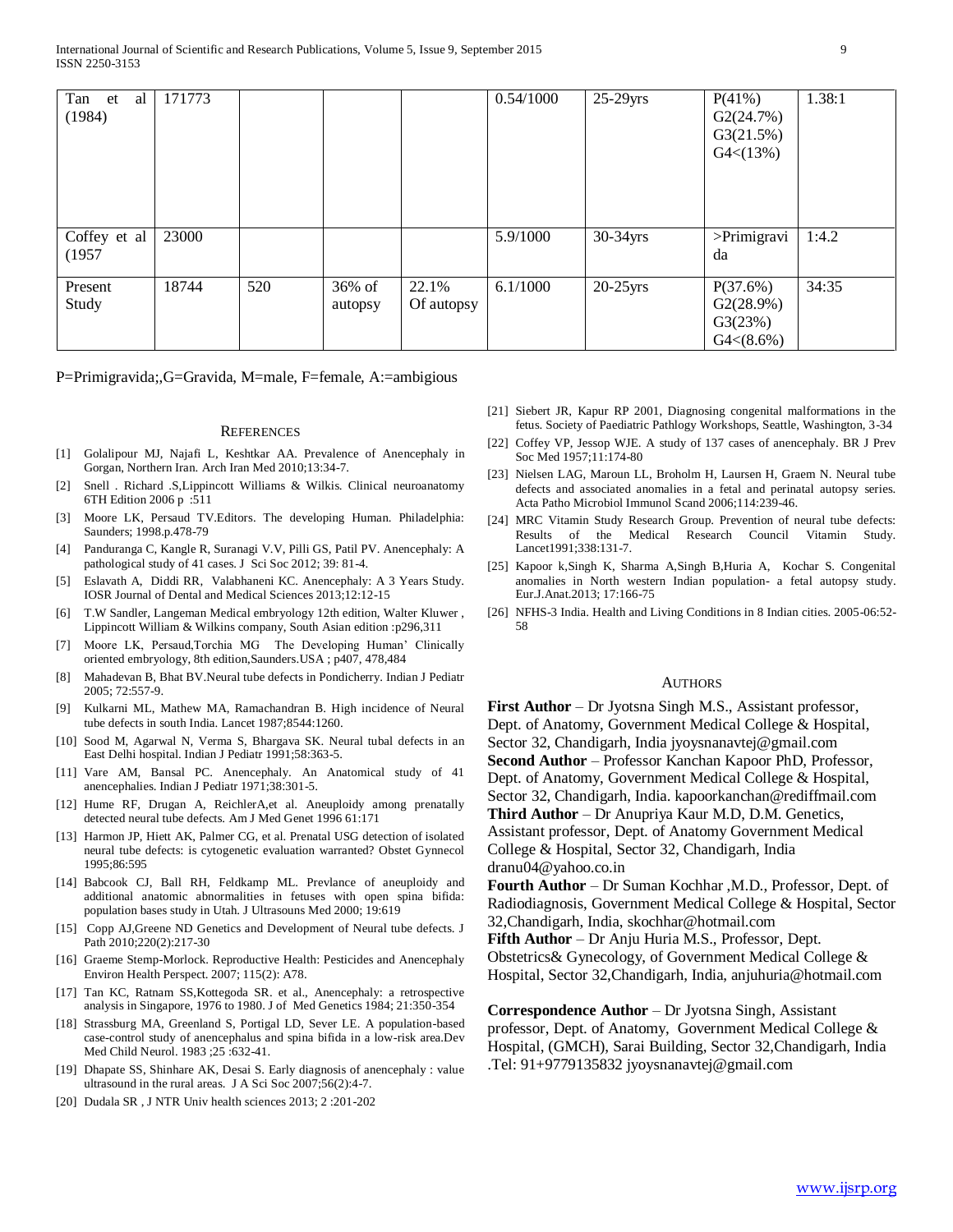| Year  |         | Total<br>no.<br>births | Of No.<br>of<br>autopsies | fetal | <b>Total CMF</b> | Total<br>NTD'S | Anencephalic<br>births |
|-------|---------|------------------------|---------------------------|-------|------------------|----------------|------------------------|
| 2011  | Aug-Dec | 2386                   | 54                        |       | 25               | 12             |                        |
| 2012  |         | 5728                   | 179                       |       | רת               | 45             | 23                     |
| 2013  |         | 6200                   | 198                       |       | 50               | 32             | 25                     |
| 2014  |         | 4430                   | 88                        |       | 35               | 26             | 16                     |
| Total |         | 18744                  | 520(2.77%)                |       | $187(1\%)$       | $115(0.6\%)$   | $69(0.4\%)$            |

# **Table 1:Annual Incidence of anencephalic births in hospital**

# **Table 2: Frequency of anencephaly in relation to maternal age**

| Maternal age | No. of cases $(\% )$ |
|--------------|----------------------|
| $<$ 20 yrs   | $1(1.4\%)$           |
| $20-25$ yrs  | 37(54.4%)            |
| $26-30$ yrs  | 24(35.2%)            |
| $31-35$ yrs  | $6(8.8\%)$           |
| $>35$ yrs    | zero                 |

# **Table 3: Frequency of anencephaly in relation to Gestational age**

| Gestational age | Total $No(\%)$ |
|-----------------|----------------|
| $11-15$ wks     | $11(15.9\%)$   |
| 16-20 wks       | $46(66.6\%)$   |
| $21-25$ wks     | 9(13%)         |
| 26-30 wks       | 3(4.3%)        |

# **Table 4: Systemic anomalies associated with anencephaly**

| <b>SYSTEM</b>   | Associated anomalies (No. of cases)                                                                                                                                       |  |  |  |
|-----------------|---------------------------------------------------------------------------------------------------------------------------------------------------------------------------|--|--|--|
| C.N.S           | craniorachischisis (20), Spina bifida (4), meningomylocoele (1)                                                                                                           |  |  |  |
| Head and Neck   | cleft lip $(2)$ , Micrognathia with webbed neck, dysmorphic pinna $(1)$ , low set ears $(5)$ ,<br>single nostril $(1)$                                                    |  |  |  |
| Respiratory     | B/L Hypoplastic lungs (2), right lung hypoplasia (8), Bilobed right lung (2)                                                                                              |  |  |  |
| Cardiovascular  | single umbilical artery $(6)$ , dextrocardia $(2)$ , reversal of heart chambers $(1)$                                                                                     |  |  |  |
| <b>GIT</b>      | Diaphragmatic hernia (4), malrotation of gut (4), Omphalocele (2), Imperforate anus (1),<br>sigmoid colon opening in ureter $(1)$ , common opening of ureter & anus $(1)$ |  |  |  |
| Skeletal        | club foot(3), bilateral polydactyly $(2)$ , fused lower limbs $(1)$ , scoliosis $(1)$ , Simian crease<br>(2)                                                              |  |  |  |
| Genitor-urinary | Absent scortum $(1)$ , unilateral kidney $(1)$ , horse shoe kidney $(1)$ , dilated ureters (bilateral-2,<br>unilateral-1), B/L polycystic kidneys (3)                     |  |  |  |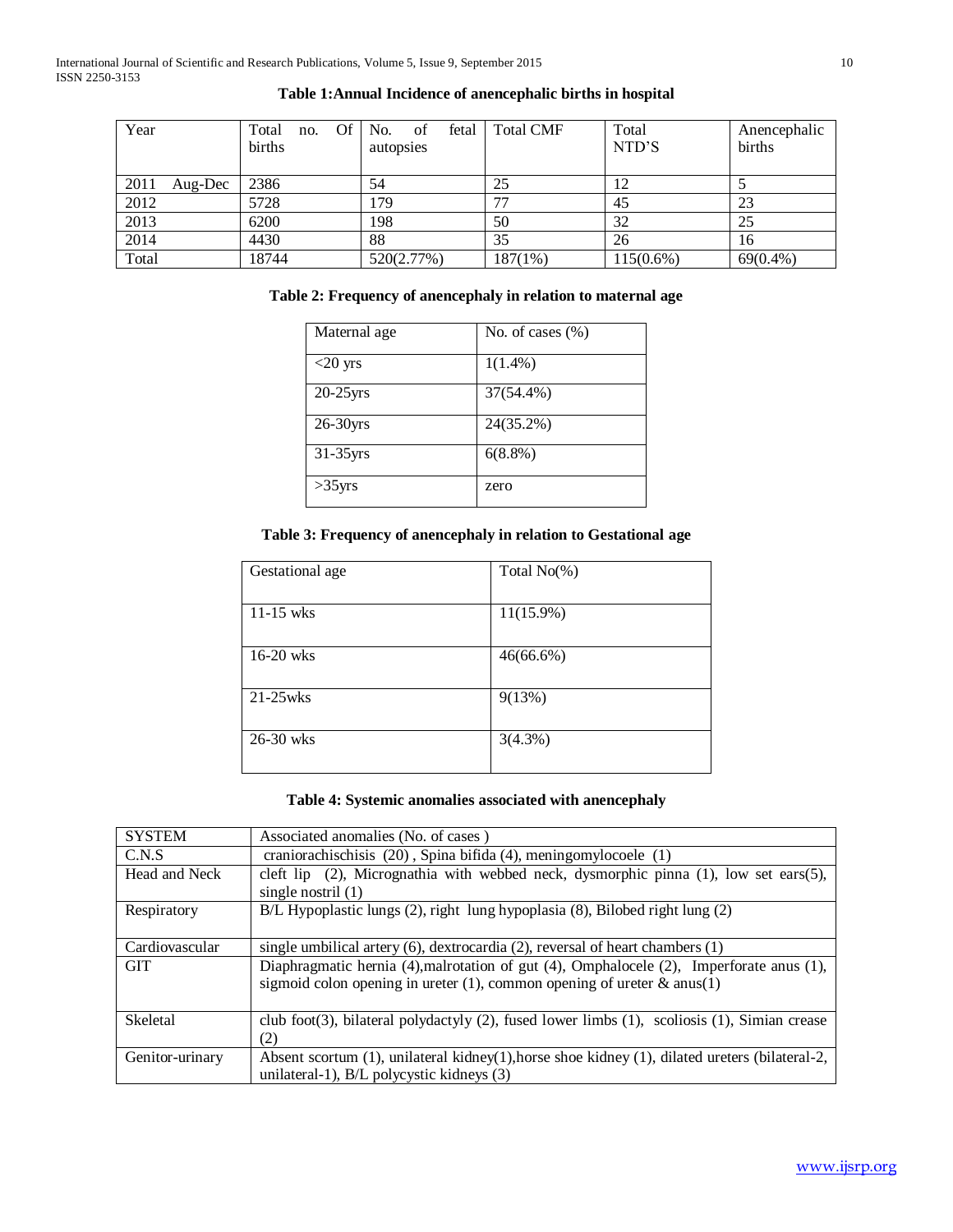|  | Table 5: Frequency of Anencephaly in relation to the socioeconomic status and the mother's education status |  |
|--|-------------------------------------------------------------------------------------------------------------|--|
|  | (Kuppuswamy 's socio-economic status scale)                                                                 |  |

| <b>Status</b>           | No of cases $(\% )$ | <b>Mothers Education</b> | No. of cases $(\%)$ |
|-------------------------|---------------------|--------------------------|---------------------|
| Lower $<$ 5             | 9(13%)              | Illiterate               | $12(17.4\%)$        |
| Upper lower<br>$(5-10)$ | 34 (49.2%)          | Primary                  | $16(23.2\%)$        |
| Lower middle $(11-15)$  | 12(17.3%)           | Middle                   | $5(7.2\%)$          |
| Upper middle $(16-25)$  | $11(15.9\%)$        | High                     | 24(34.8%)           |
| Upper $(26-29)$         | $3(4.3\%)$          | Graduate & above         | $12(17.4\%)$        |

# **Table 6 : Comparison of associated anomalies with anencephaly**

| System                                 | Tan et al<br>$(1984)^{[17]}$ | Vare<br>et<br>al $(1971)^{[11]}$ | Nielson<br>et<br>al $(2006)^{[23]}$ | Golali pur et<br>al<br>$(2010)^{[1]}$ | Panduranga et<br>al $(2012)^{[4]}$ | Eslavath et<br>al<br>$(2013)^{[5]}$ | Present<br>study<br>(2015) |
|----------------------------------------|------------------------------|----------------------------------|-------------------------------------|---------------------------------------|------------------------------------|-------------------------------------|----------------------------|
| incidence<br>of<br>Total<br><b>CMF</b> | 9.4                          | $\sim$                           | 43                                  | 42.9                                  | 73                                 | 77.7                                | 58                         |
| Head & neck                            | No                           | 7.5                              | 14                                  | 3.5                                   | 2.5                                | 11.1                                | 13                         |
| <b>Respiratory System</b>              | 3                            | <b>NAD</b>                       | $\rm NAD$                           | <b>NAD</b>                            | $2.5$                              | <b>NAD</b>                          | 17.3                       |
| <b>CVS</b>                             | 3                            | 7.5                              | 4.75                                | $1.7\,$                               | 14.5                               | 33.3                                | 13                         |
| GIT                                    | 29                           | $\overline{32}$                  | <b>NAD</b>                          | 5.3                                   | 14.5                               | 22.2                                | 13                         |
| Renal                                  | $\overline{3}$               | $\overline{27}$                  | $\overline{12}$                     | $\overline{3.5}$                      | <b>NAD</b>                         | <b>NAD</b>                          | 11.5                       |
| Musculo-skeletal                       | 20                           | 14.5                             | 16.5                                | 8.9                                   | 14.5                               | 11.1                                | 10.1                       |
| Genital                                | <b>NAD</b>                   | $\overline{5}$                   | <b>NAD</b>                          | <b>NAD</b>                            | 12                                 | <b>NAD</b>                          | 1.4                        |
| Diaphragmatic hernia                   | NAD                          | $\overline{5}$<br>2cases         | 2.3                                 | NAD                                   | 1                                  | <b>NAD</b>                          | 5.7<br>4cases              |

NAD = No anomaly detected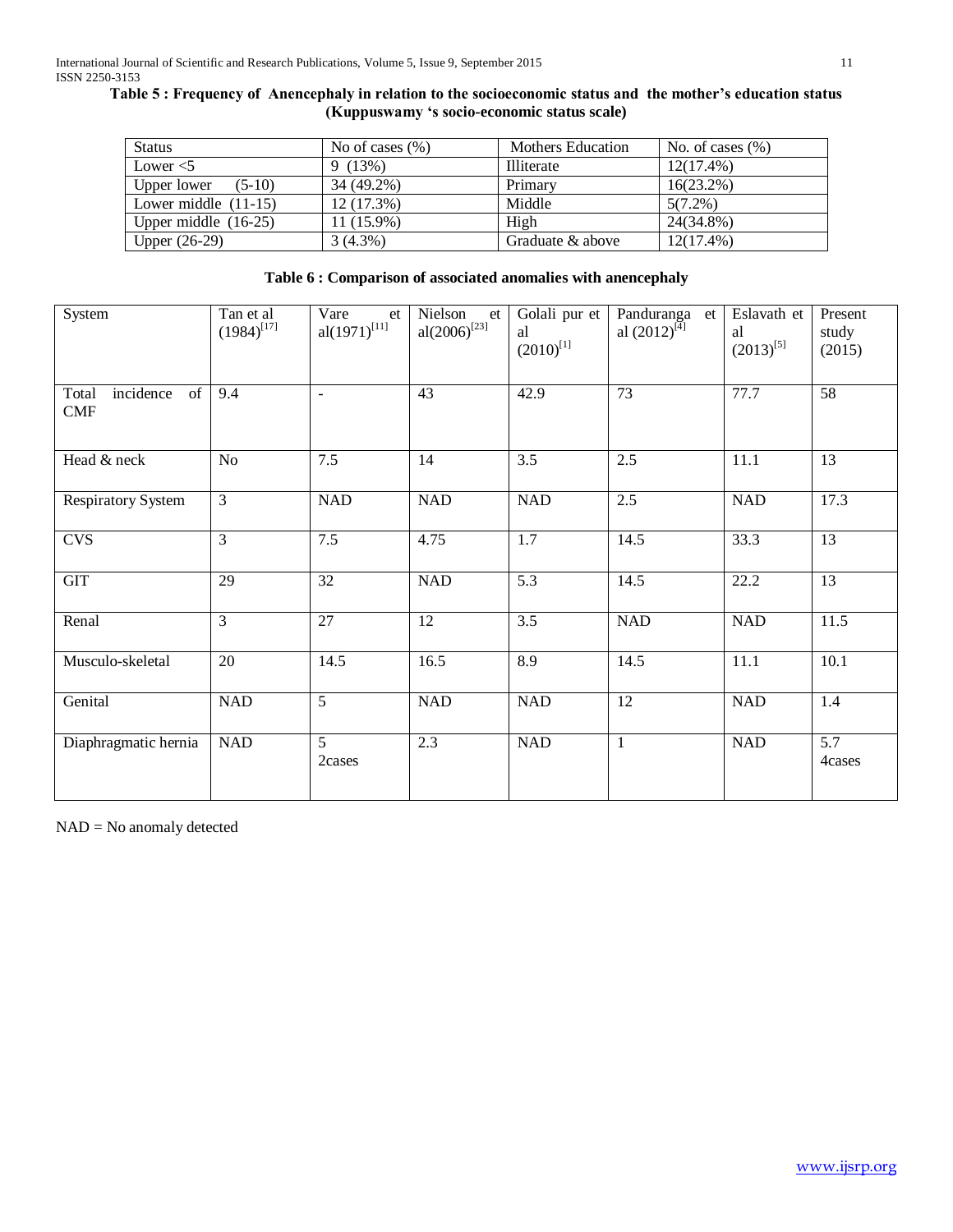| Authors                        | Live<br><b>Births</b> | Fetal<br>Autopsy | Incidence<br>Of CMF      | Incidence<br>of NTD         | Incidence<br>of<br>anencephaly     | Mothers age                                         | Parity                                           | Sexual<br>difference<br>(M:F) |
|--------------------------------|-----------------------|------------------|--------------------------|-----------------------------|------------------------------------|-----------------------------------------------------|--------------------------------------------------|-------------------------------|
| Eslavath<br>et<br>al<br>(2013) |                       | 103              | 34cases<br>33%           | 17cases<br>50%<br>of<br>CMF | 9cases<br>13.8%                    | $20-29$ yrs                                         | $P(55.5\%)$<br>G2(33.3%)<br>G3(11%)              | 5:4                           |
| Paduranga et<br>al<br>(2012)   |                       | $\overline{41}$  | $\overline{\phantom{a}}$ | $\blacksquare$              |                                    | 19-28yrs                                            | P(48.5%)<br>G2(10%)<br>G3(31.5%)<br>G4(10%)      | 27:9: A                       |
| Golailipour<br>Et al<br>(2010) | 49534                 |                  | $\blacksquare$           | 2.8/1000                    | 1.2/1000<br>Prevalence<br>12/10000 | 1.31/1000<br>$>35$ yrs<br><b>Not</b><br>significant |                                                  | 27:29                         |
| Nielsen et al<br>(2006)        |                       | 1984             | $\overline{\phantom{a}}$ | 4.9%                        | 2.1%                               |                                                     |                                                  | 51:46                         |
| Mahadevan<br>et al (2005)      | 54738                 |                  |                          | 5.7/1000                    | 1.8/1000                           | 80% in<br>21-30 yrs                                 | P-40.6%                                          | 0.6:1                         |
| Tan et<br>al<br>(1984)         | 171773                |                  |                          |                             | 0.54/1000                          | $25-29$ yrs                                         | P(41%)<br>G2(24.7%)<br>G3(21.5%)<br>G4<(13%)     | 1.38:1                        |
| Coffey et al<br>(1957)         | 23000                 |                  |                          |                             | 5.9/1000                           | 30-34yrs                                            | >Primigravida                                    | 1:4.2                         |
| Present<br>study               | 18744                 | 520              | 36% of<br>autopsy        | 22.1%<br>Of autopsy         | 6.1/1000                           | $20-25$ yrs                                         | P(37.6%)<br>G2(28.9%)<br>G3(23%)<br>$G4<(8.6\%)$ | 34:35                         |

|  | Table 7: Comparison of an<br>encephaly $\&$ its various parameters with available literature |
|--|----------------------------------------------------------------------------------------------|
|--|----------------------------------------------------------------------------------------------|

P= Primigravida, G=gravid, M=male, F=female, A= ambigious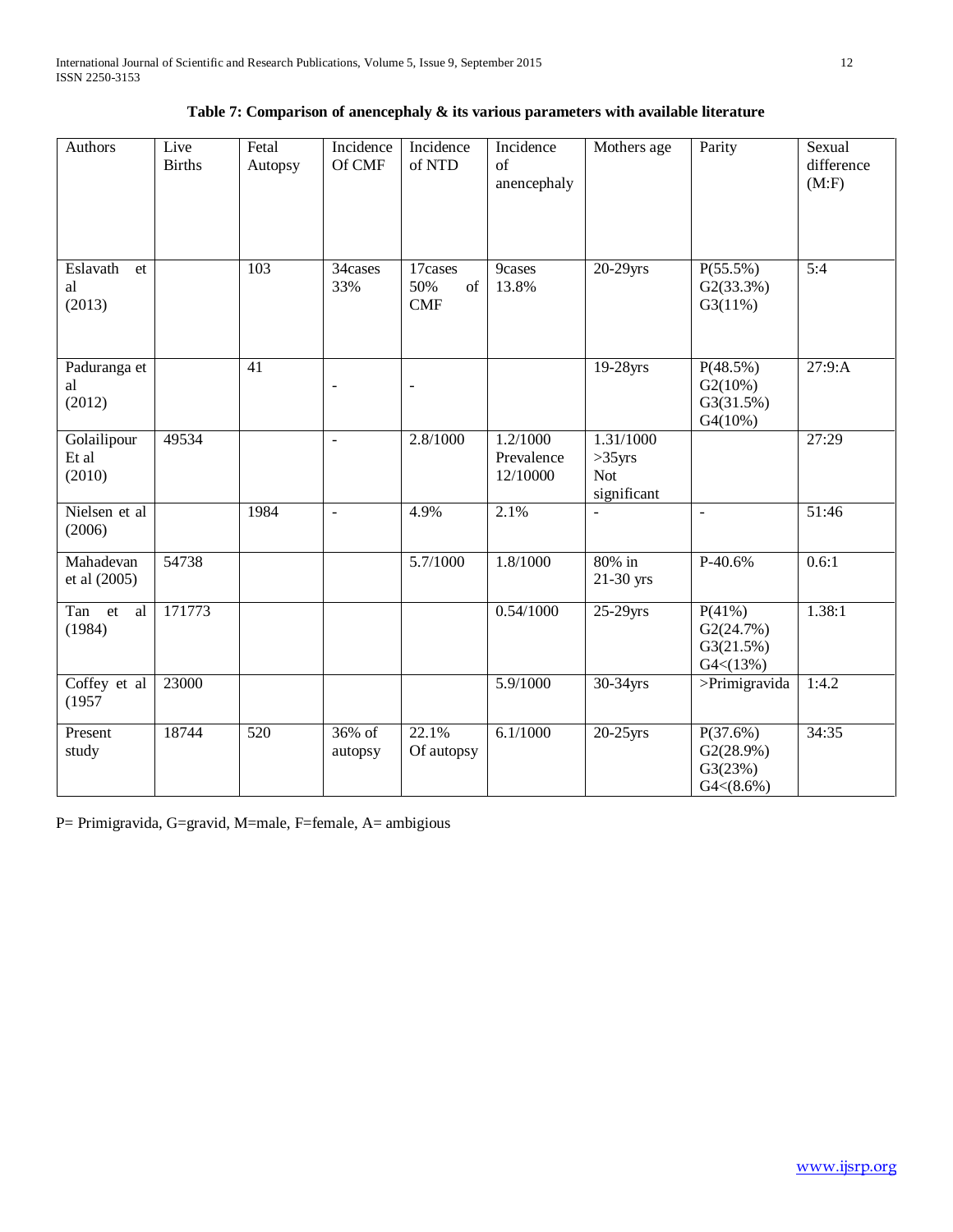

**Fig 1:Profile of all autopsy cases**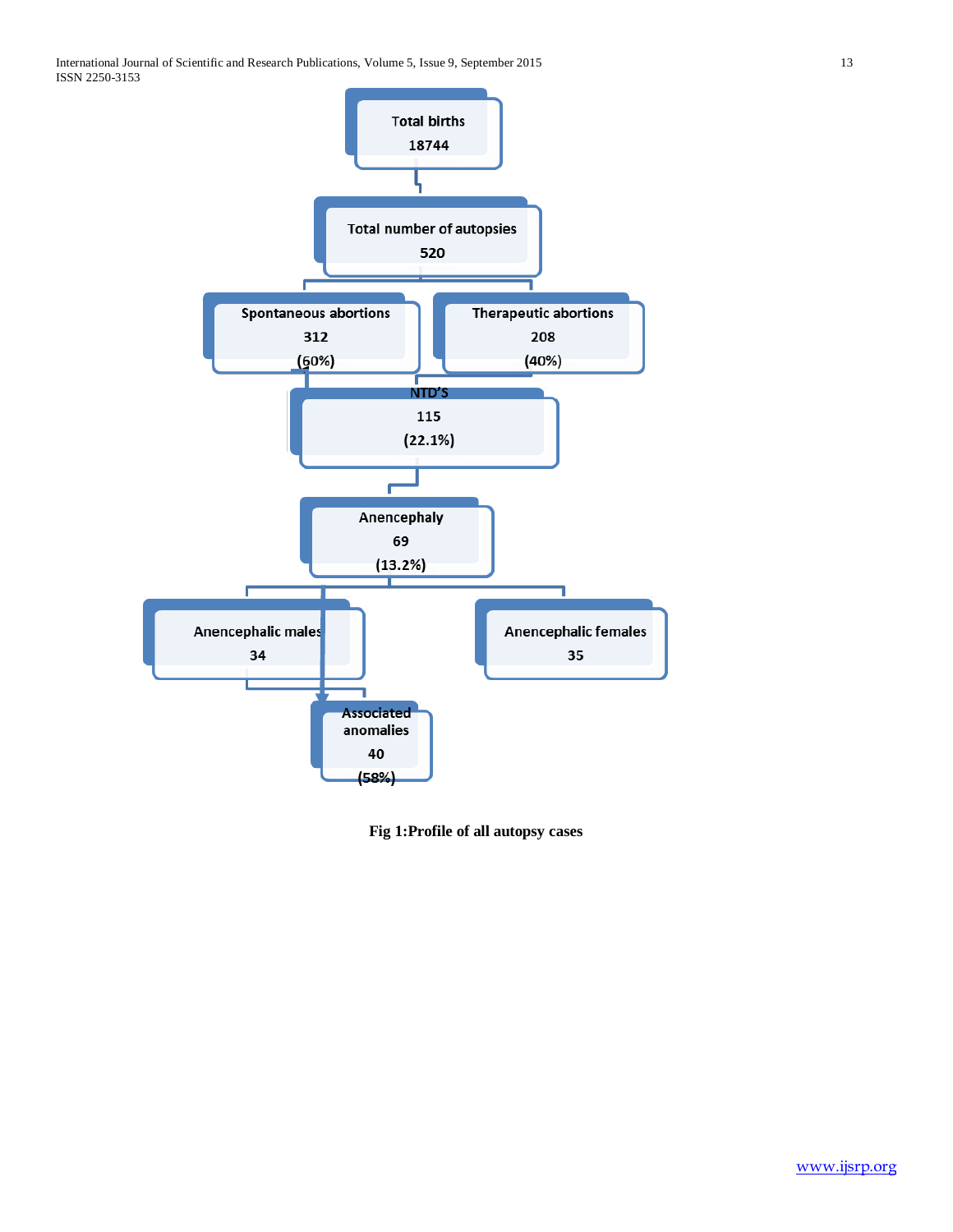

Fig. 2: Frequency of anencephaly in relation to parity

# **Figures with legends**



**Figure 3: Anencephaly with uro-genital disorders (Horse shoe kidney, bilateral dilated ureters and sigmoid colon opening in urinary bladder)**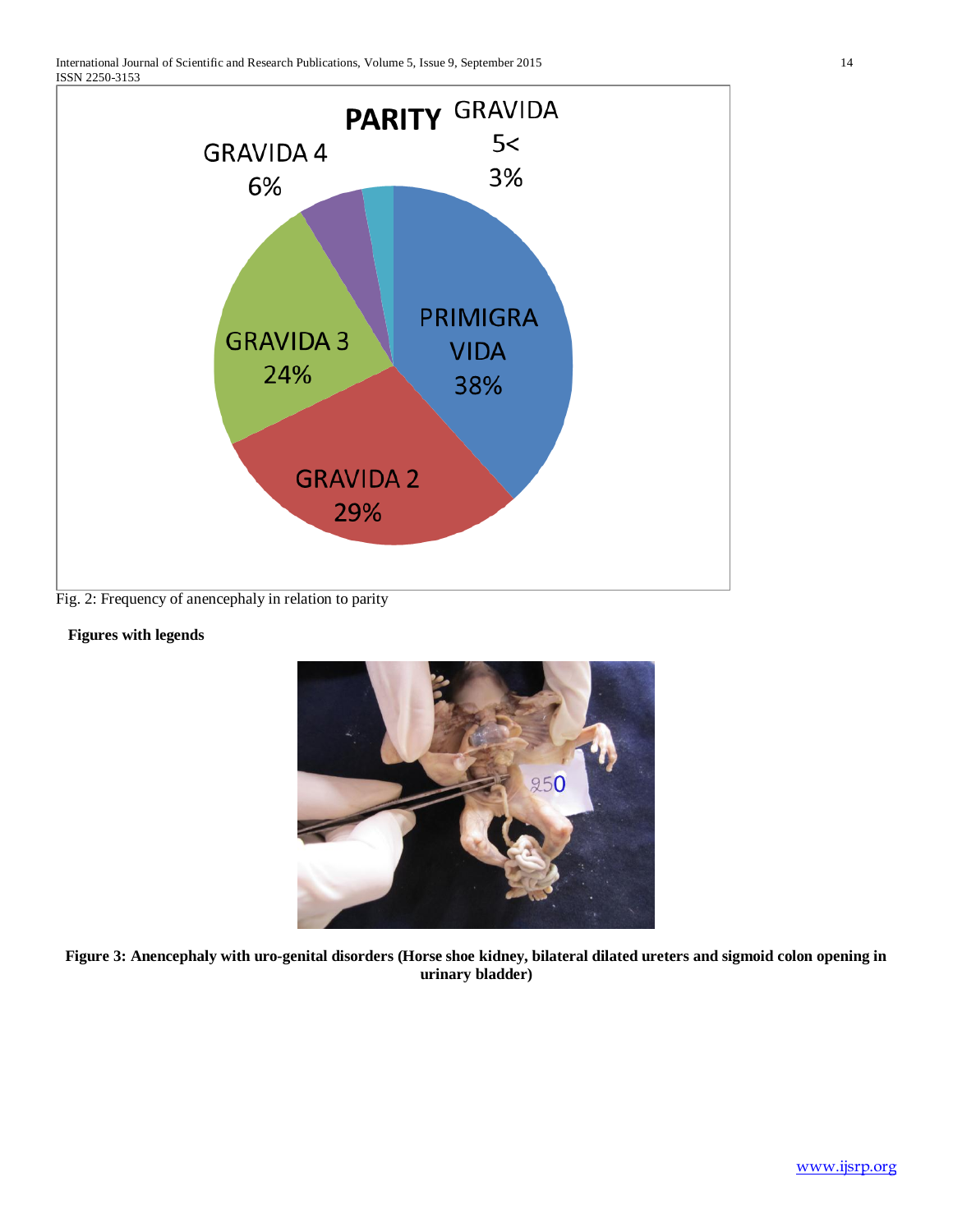International Journal of Scientific and Research Publications, Volume 5, Issue 9, September 2015 15 ISSN 2250-3153



**Figure 4: Anencephaly and craniorachischisis**



**Figure 5: Anencephaly with open spinal cord**

**Figures with legends**



**Figure 6: Anencephalic fetus with toad face and single nostril (Proboscis)**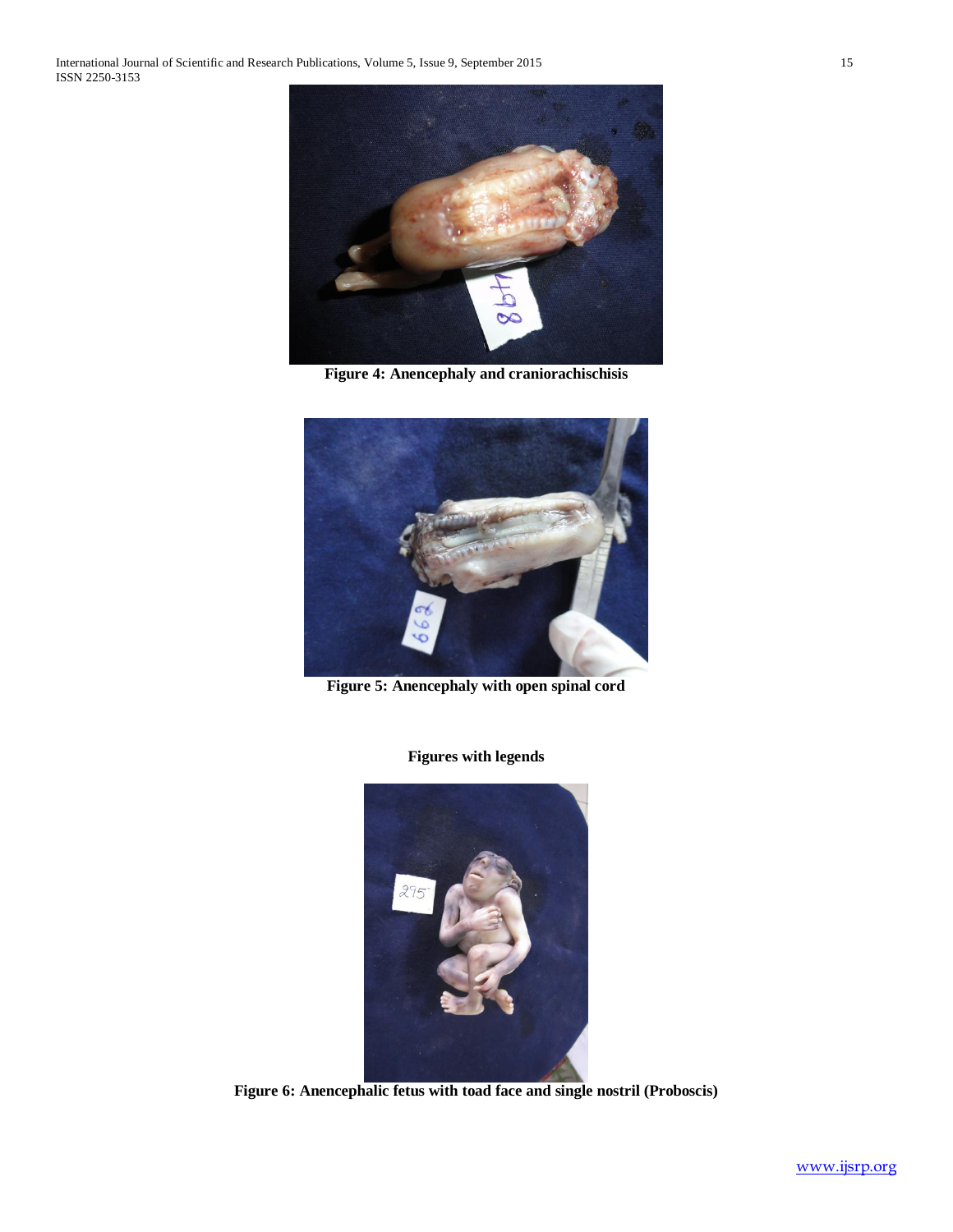International Journal of Scientific and Research Publications, Volume 5, Issue 9, September 2015 16 ISSN 2250-3153



**Figure 7: Anencephaly with situs inversus**



**Fig 8: Anencephaly with dextrocardia and diaphragmatic hernia**



**Figure 9: Anencephaly with fused lower limbs**